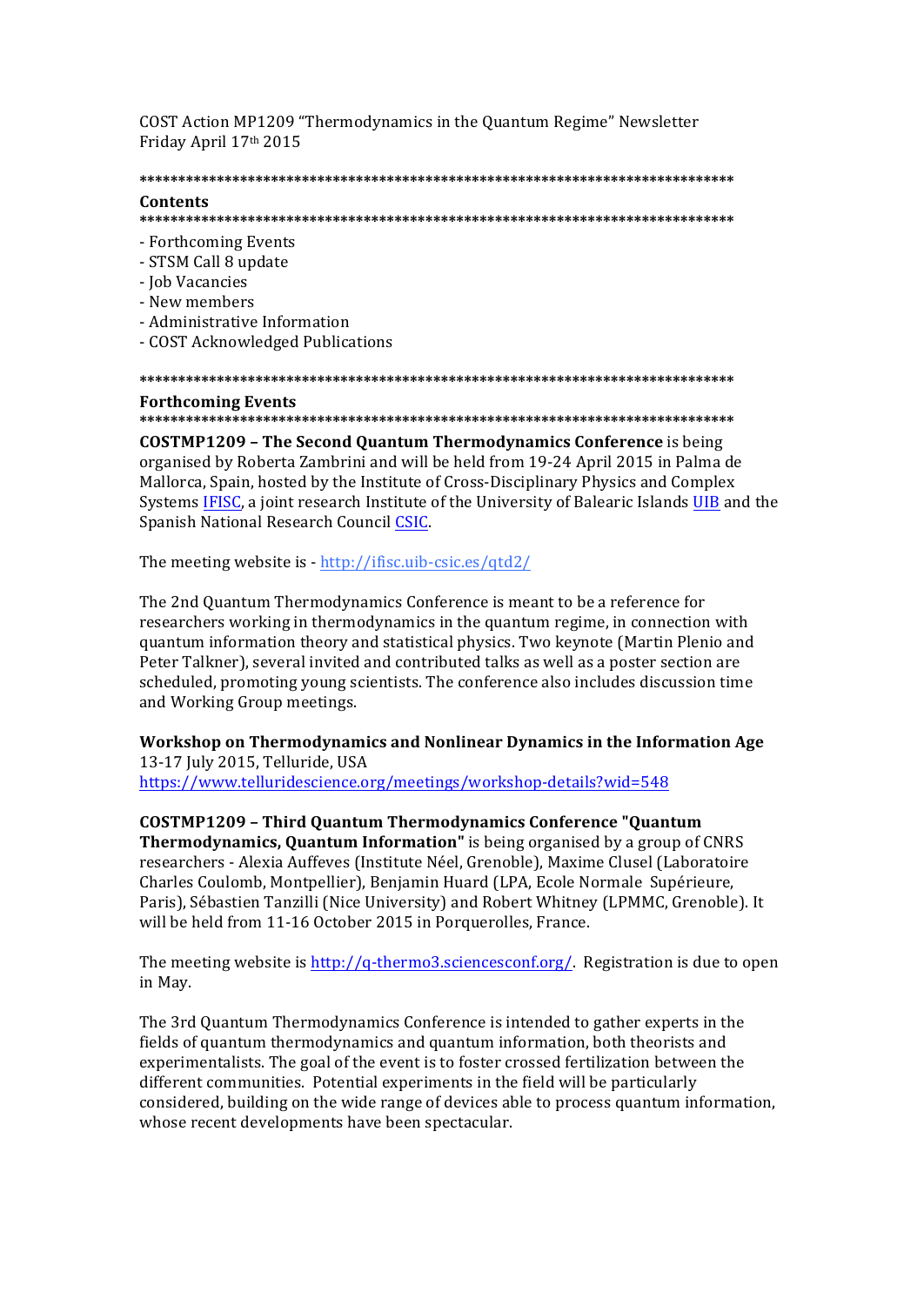#### 

### **STSM Call 8 - Update**

4 STSMs have been awarded as a result of Call 8 with projects being undertaken in Italy. UK, Spain & Finland.

#### 

#### **Iob Vacancies**

I am sorry to let you know that Marion will not continue to be our Project Administrator beyond the end of May 2015.

Marion has done a tremendous job at supporting our network, communicating with everybody and helping organise our events, without which we simply would not have been able to operate. I would like to thank Marion for her fantastic work and engagement, and wish her all the best for her next steps.

The network Project Administrator position is now being advertised https://jobs.exeter.ac.uk/hrpr\_webrecruitment/wrd/run/ETREC107GF.open?VACANC Y ID=457904CAuc&WVID=3817591jNg&LANG=USA

The application closing date is 28th April 2015. Please inform those who may be interested in the position.

## **New Members**

### 

8 new members have joined the network since the last newsletter.

In addition, the Czech Republic has now joined the Action.

# **Administrative Information**

Please send any items for inclusion in the next newsletter to costmp1209@gmail.com.

**COST Acknowledged Publications** 

Please send details of any new COST acknowledged publications to costmp1209@gmail.com.

The following COST acknowledged publications have been notified to us since the last newsletter. Please send details of any new COST acknowledged publications to costmp1209@gmail.com.

 $1.$ Altintas, F., Hardal, A. Ü. C. & Müstecaplıoğlu, Ö. E. Rabi model as a quantum coherent heat engine: From quantum biology to superconducting circuits. Phys. Rev. A 91, 023816 (2015).